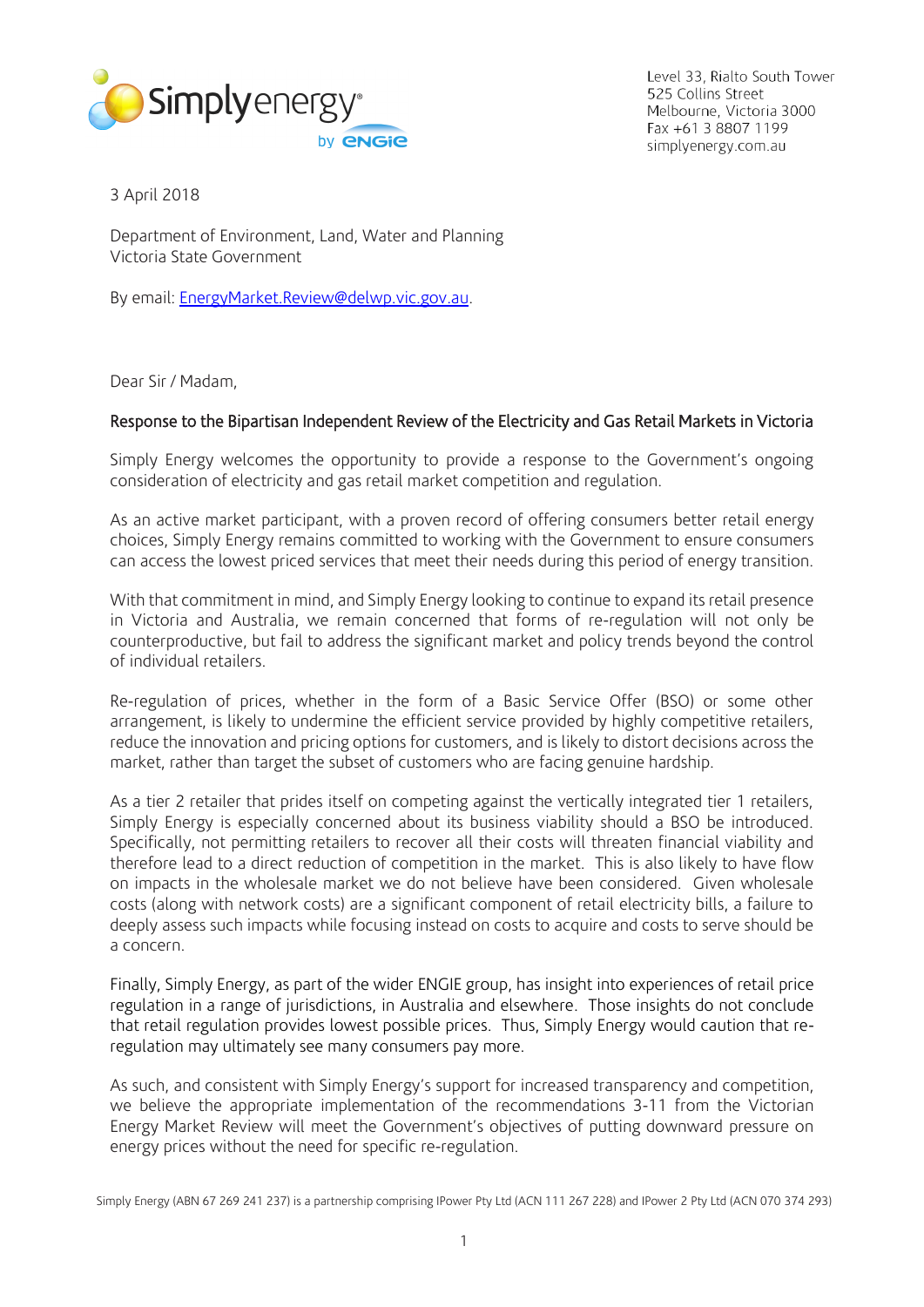# Retail re-regulation does not support the existing energy framework

The long-term benefits to consumers of a sustainable and competitive market significantly outweigh any purported short-term benefits of a BSO. We are concerned that the introduction of a BSO which only focuses on the retail end of the supply chain, will reduce completion across the supply chain, will reduce choice for consumers, reduce innovation and result in lost value.

Simply Energy instead remains supportive of: (a) ongoing regulatory changes which better manage the retail and consumer relationships; (b) ongoing monitoring of the retail market by the Australian Consumer and Competition Commission, as required; and (c) resolving the policy uncertainty that pervades the energy sector in both electricity generation investment and sourcing gas.

As such, progressing re-regulation should be abandoned as it ignores the superior outcomes delivered by competitive markets and suggests the Essential Services Commission (ESC) and Government are directly responsible for pricing, when key pricing inputs, wholesale, network, and environmental costs, are outside the control of the Government or the ESC.

## Regulatory changes to better manage the retail and consumer relationship

Simply Energy believes the Government has a leading role in identifying market inefficiencies and proposing rule changes consistent with the framework supporting the National Retail Rules. Recent rules changes and measures proposed in recommendations 3-11 should have the effect of supporting the relationship between retailers and consumers. This includes by increasing consumer information and overall transparency. Some relevant examples are set out below.

- A rule change to advise consumers who are outside of benefit periods of this fact (Minister for the Environment and Energy, 2017). Retailers responded to this measure by developing offers in response to the increased interest in switching or finding a better deal from customers who had received the advice (Samson, 2018).
- Further to the rule change, there is a proposal to require retailers to advise customers ten days in advance of a price change which fits neatly with recommendation 4B. Additional sub-points of recommendation 4 from the Report have been addressed by the end-ofbenefit-period notification requirements in NECF jurisdictions. It follows that their adoption would provide similar results.
- The components of recommendation 3 made in the Report are not identical to the requirements of other states, however the policy intent largely aligns with the proposed amendments to the Retail Pricing and Information Guideline. The resultant changes will increase transparency and raise consumer awareness of both their current offer and other available offers by bringing them to the consumers' attention more prominently.

Simply Energy's view is that market forces combined with appropriate measures, such as those identified by Government above, should provide clear price signals to consumers and is in the longterm interests of consumers which is less likely to be the case for prices set by regulation and based on assumptions modelled outside the market.

To that end, Simply Energy believes ongoing rule and regulatory refinement by Government within the context of deregulated prices and strong competition will best serve the long-term interests of consumers.

## Australian Consumer and Competition Commission monitoring

The Australian Consumer and Competition Commission (ACCC) is currently undertaking a comprehensive evaluation of market pricing interactions across the entire energy value chain. The final report has not been completed, but is due mid-2018.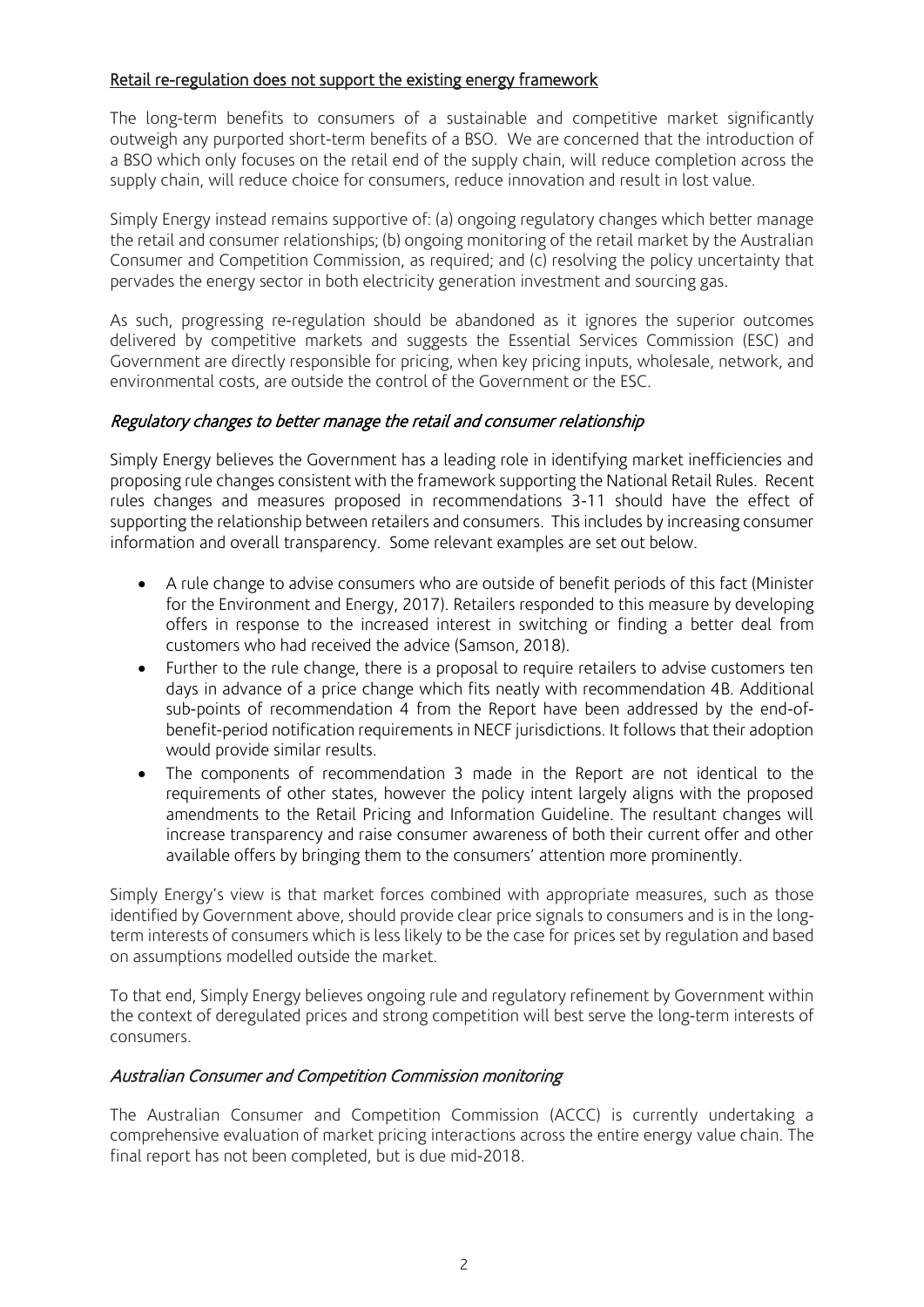This report forms part of the ACCC's mandate within the energy sector. The ACCC, with the Australian Energy Regulator, play a strong role in monitoring and enforcing action against retailers and generators who do not comply with relevant rules.

Simply Energy believes the regulatory roles played by these agencies should give the Government confidence that the market is functioning appropriately and that where concerns arise, action will be taken.

# Resolving policy uncertainty

There is a well-founded view that the policy uncertainty of the past 10 years, notably in relation to carbon, has not supported steady investment in the infrastructure and assets required to best meet consumer's needs.

Even today, ongoing debates around renewable energy targets, gas exploration, system security and reliability, carbon emissions policy, and the proposed National Energy Guarantee demonstrate the significant uncertainty faced by market participants.

Simply Energy supports action on resolving these issues where they are within the Government's sphere of influence, however does not believe the Government is better placed to manage the retailer and consumer relationships at this time, or ensure that consumers receive the most competitive and sustainable prices.

### The BSO would likely have a number of disadvantages

Simply Energy is certain that the introduction of a BSO would: (a) reduce competition as a number of retailers enter financial distress; (b) significantly reduce customer choices and innovation; and (c) likely increase total costs of delivered energy to consumers.

### Retailers in financial distress

Independent analysis conducted indicates that the introduction of a BSO would potentially result in a number of tier 2 and 3 retailers exiting the Victorian market, which would substantially decrease competition. The customers who no longer have a retailer would be absorbed through the appropriate retailer of last resort (large vertically integrated) retailers. The large retailers are on average priced higher than second and third tier retailers at present. The sudden vacuum of competitors is likely to have an upward effect on pricing.

## Significantly reduce customer choices and innovation

Consumers engage with energy providers in different ways. For example, a customer may choose a retailer because they offer an energy tracker application that can be linked to complementary technologies that help the customer monitor and manage their usage. The customer may prefer to choose a retailer that offers their preferred method of contact, such as online chat or 24 hour contact centre availability. Other customers look for complementary products like energy efficiency guidance, battery storage or solar panels. Some prefer to choose providers based on their existing product relationships.

The approach to the BSO appears to assume that all consumers have identical needs and decision making processes. The introduction of a single price offering stifles innovation in energy storage technology and development of mechanisms that allow for management of generation requirements to meet fluctuating demand. These technologies can provide real benefits to customers in terms of price and control, and we note that the rollout of these technologies is enabled through flexible regulatory frameworks that encourage innovation (ACCC, 2017). The BSO puts Victoria at risk of falling behind other states, despite having invested in the advanced metering infrastructure that facilitates these technologies.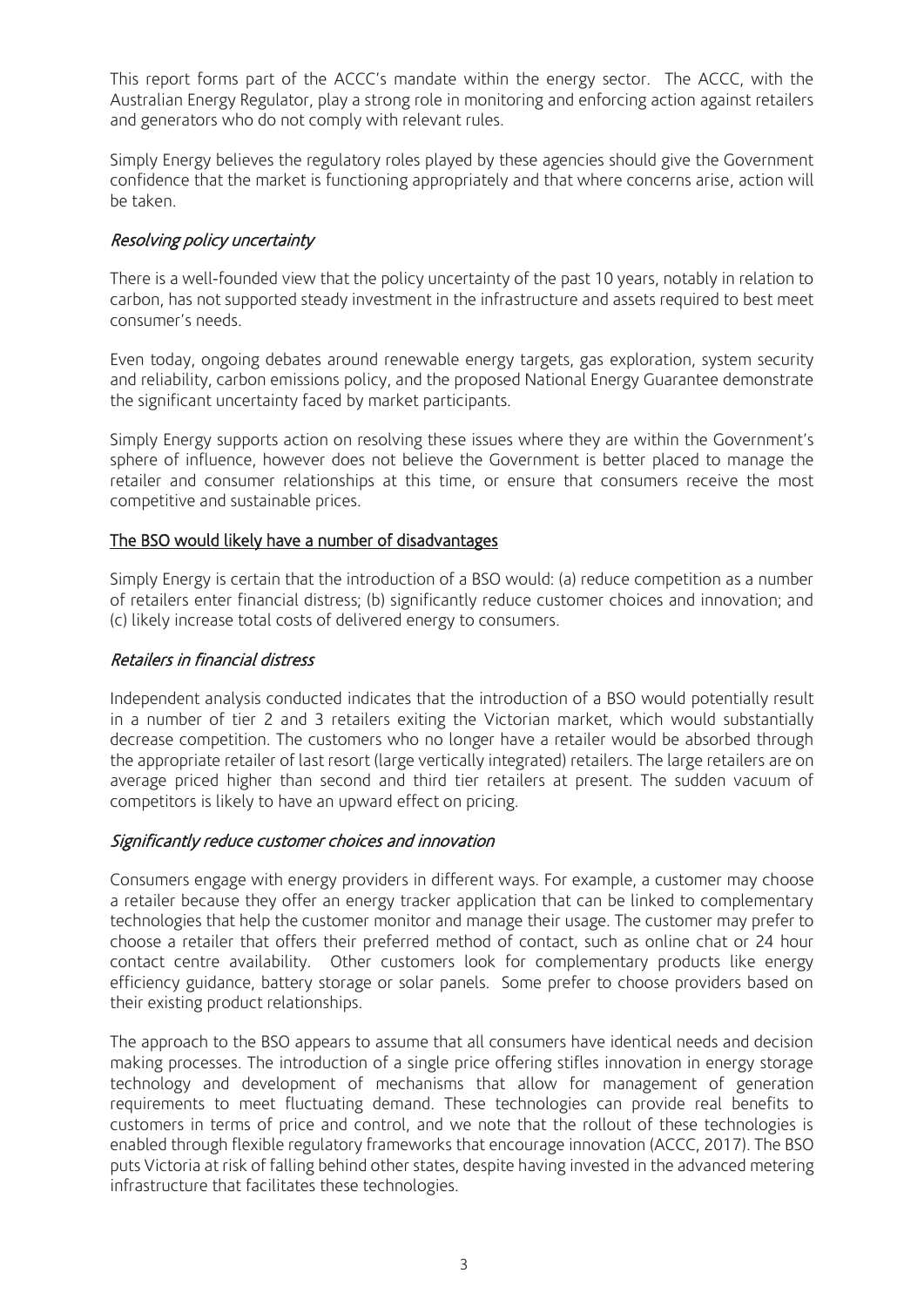# Increased costs of total delivered energy

Although not currently the focus of discussion, retail competition is enabled by and impacts wholesale market outcomes as retailers compete for contracts and take market positions. To focus on costs to acquire and service without considering how a less dynamic and less competitive retail market may undermine wholesale market competition is concerning. Total delivered costs of supply to consumers are lowest when all elements of the market face strong incentives. To assume that the market will continue to function as is under a BSO may be misguided.

### Alternatives to a BSO to improve information and increase transparency

Simply Energy understands that the Government is duty bound to continue to consider options to improve the retail experience. Completing implementation of recommendations 3-11 and assessing outcomes would be an acceptable approach. Should the Government wish to consider broader options, Simply Energy has identified a number of options for consideration.

Simply Energy has developed the options below on the principle that providing information to customers that is simple and straightforward to access and use is an important step towards consumer empowerment, and transparency in the market. While there is a lot of information currently available, what appears to be missing is the knowledge of how to utilise it in a clear and simple manner. We note that this is in part being addressed through implementing some of recommendations 3 – 11.

Simply Energy suggests all the options below will increase transparency, improve market efficiency, will be easy or relatively easy to implement, and can be progressed in the short term.

### Option: 'Top 5' price rankings

The Government seek agreement from a relevant industry body to run quarterly public advertisements in a relevant publication which displays a 'top 5' price ranking for defined customer segments based on Victorian Energy Compare (VEC) data. This could have an immediate downward effect on price, as all retailers would want to appear in the advertisement given its prominence. Government could co-brand the advertisement with the relevant industry body to increase its legitimacy and appeal to consumers. A three-year trial of this approach may be worth considering.

### Option: Proactive information around better offers

Victorian retailers be asked to prominently identify information available to consumers on other offers that may be beneficial to the consumer in routine communications. For example, rather than simply mentioning VEC on e-billing, a link could be provided to take consumers directly to the relevant page.

Such an option retains market based pricing but achieves greater consumer awareness, and could be relatively easy to implement. As a general concept, it would appear that the Consumer Policy Research Centre report Five preconditions of effective consumer engagement (Solomon & Martin-Hobbs, 2018) supports such improvements to availability and presentation of information because "Consumers need to have the capacity to make informed decisions about the available products and to switch between providers when better deals are available to them".

### Option: Customer satisfaction rating for VEC

An independent customer satisfaction rating for each retailer on VEC might allow consumers greater transparency regarding the likely service they will receive, and allow consumers to engage at a price and/or service level. This is not something that a BSO can support, as there is no scope to differentiate based on service.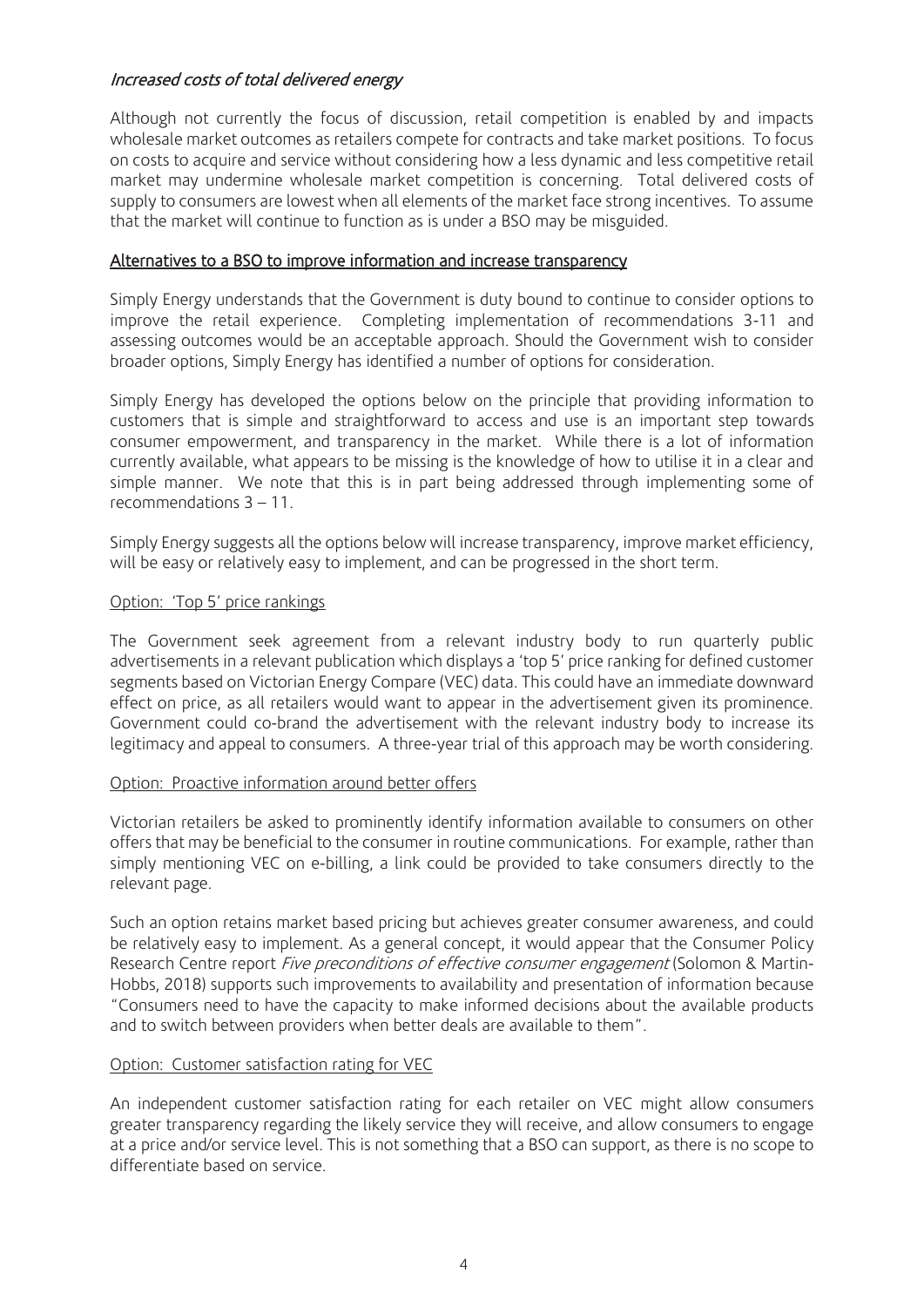### Option: Commercial comparator transparency

Simply Energy notes that retailers are not the only parties involved in a consumers retail decisions. Comparators play an important role for segments of the market. Thus, the introduction of a requirement for all commercial comparator services to present offers from all retailers and provide an explanation of the basis on which potential offers are presented would lead to greater transparency of the market and comparator behaviours. This would increase consumer confidence in the market as the information customers need to make a final decision would be clearly set out, and lends itself to monitoring comparator behaviours (AEMC, 2017).

This may lead to greater consumer engagement and create a standard of behaviour for energy comparators, with the added advantage of creating downward pressure on pricing. Consumers would have better visibility of the offers that are best for them and on what basis this has been assessed. Such measures have been implemented in other jurisdictions to serve this purpose with relative success. (Competition and Markets Authority (UK), 2017).

#### Option: Unbundled pricing

To be compatible with the policy approach of marketing to consumers in dollar terms, it needs to be possible to demonstrate the benefits of different retail offers in a manner consumers can understand. This could be achieved by 'unbundling' the tariff components into separate costs, much like is presented on water billing.

If retailers separated out the items that make up 'service to property' and energy charges on billing, the cost of getting the energy to the property is better reflected in an 'unbundled' manner to customers, so customers can see what they are really paying for.

As an illustrative example, this approach would present information around network pass through costs, wholesale costs, and green scheme costs transparently as separate items (this is similar to how energy cost information is presented to large commercial and industrial customers). This would result in clearer representation of retail costs and would give the consumer an understanding of how their network tariff impacts their bill and how they could make potential savings.

This would enable customers to consider other potential network tariffs more suited to their needs. For example, a consumer with peak and off-peak capability but with no actual usage occurring on their off-peak tariff would potentially be better served by a time-of-use tariff: if this were made more transparent to consumers, they would be more likely to change their network tariff.

Furthermore, if network charges are shown separately as a pass-through, there is only a need to discuss the cost of energy with consumers, making the whole comparison process less complex and simultaneously reducing overall price dispersion.

On the contrary, this may further confuse customers and increase complexity given it differs from existing practice.

### Option: Most competitive network offers

Instead of unbundled pricing, a requirement for retailers to check that customers are on the best available network tariff at specific decision points may be desirable.

Such an assessment could be triggered by upon request or when any aspect of the customer relationship is updated. For example, this could be specific to customers who require further assistance as they may be facing payment difficulties and triggered by the identification of the need for assistance, or for relevant or all customers annually.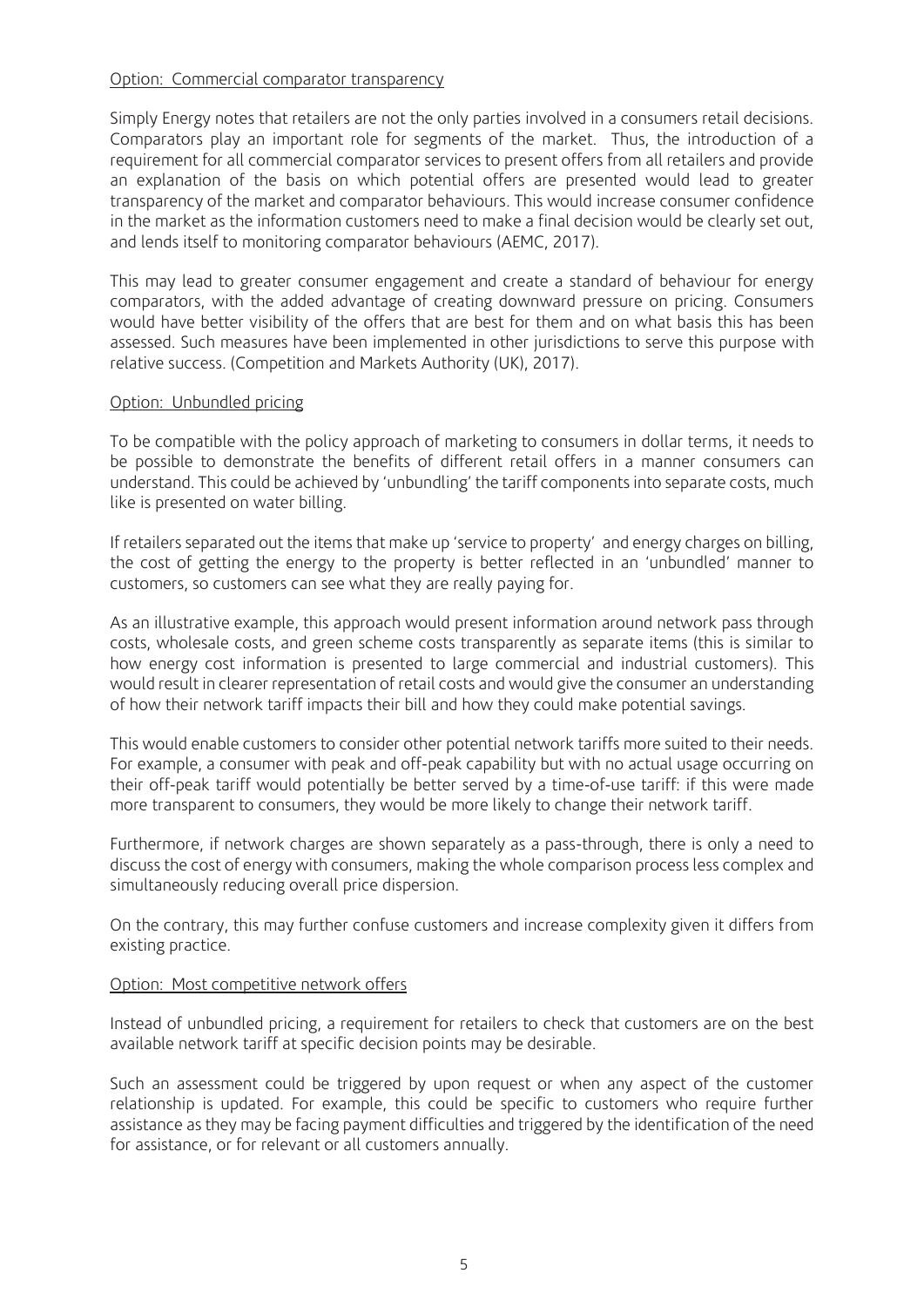## **Conclusion**

Retailers strive to retain their consumers rather than lose them to competitors. While downward pricing pressures of a competitive market, coupled with genuine attempts to provide consumers with alternatives best meets consumers' needs. Introducing a BSO would skew any future competition between participants and removes the ability of consumers to engage in a manner that is consistent with their actual behavioural responses or values, as it leaves the consumer with no actual choice.

As such, actions to enhance the competitive dynamic, promote transparency, resolve energy policy uncertainty, and support the retailer and consumer relationship are all worthy Government objectives and should be progressed accordingly. The same cannot be said of price re-regulation which is likely to have deleterious effects on the market and consumers.

As a result, Simply Energy urges the Government to seriously consider completing implementation of recommendations 3-11 and pausing to monitor outcomes, or at the very least, examining alternatives to the BSO such as those highlighted above.

Simply Energy welcomes further discussion in relation to this submission and the alternative reform options outlined. To arrange a discussion or if you have any questions, in the first instance, please contact Mr James Barton, General Manager, Retail Regulation, on, telephone, 8807 1171.

Yours sincerely,

Carly Wishart Chief Executive Officer Simply Energy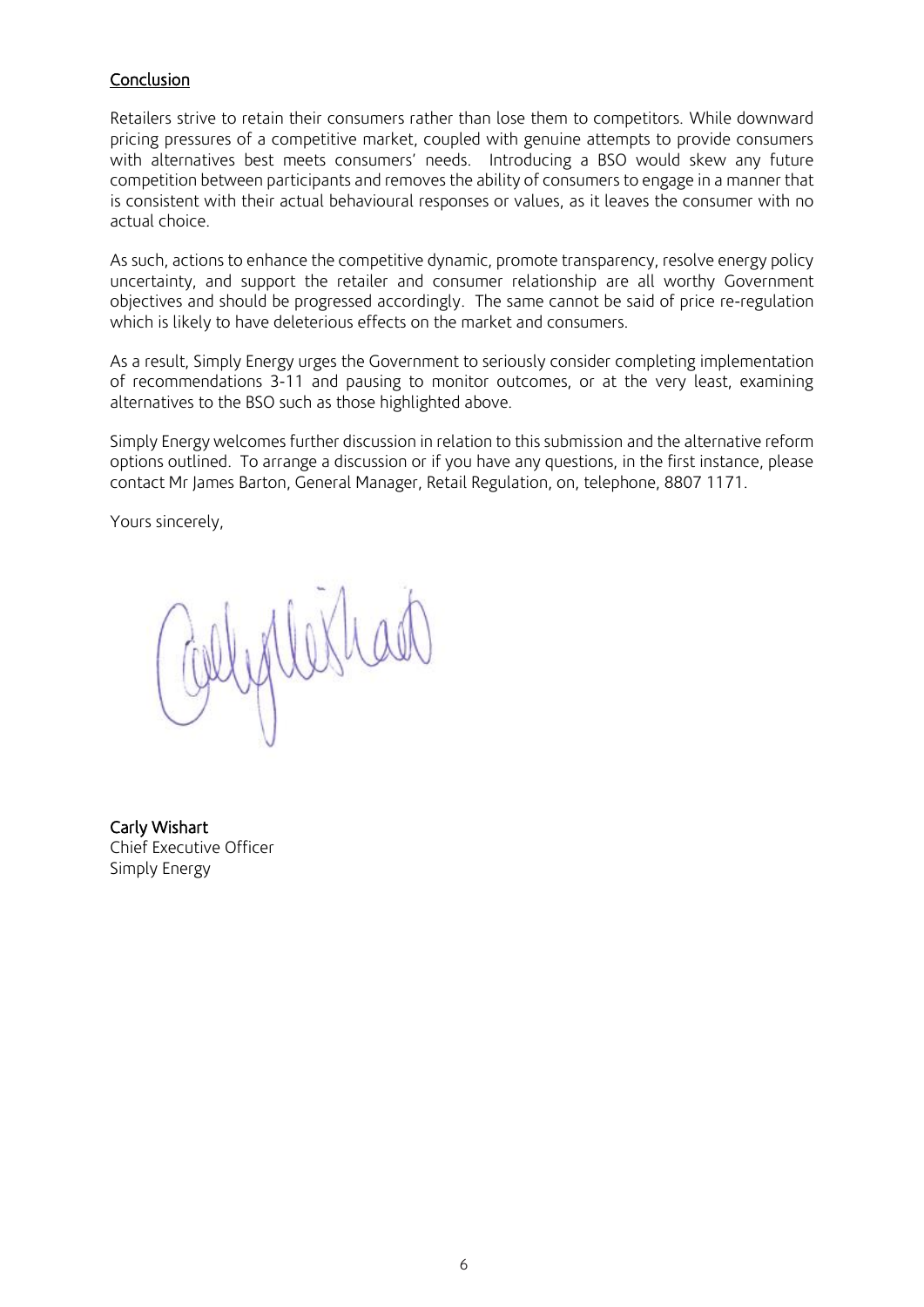

Level 33, Rialto South Tower 525 Collins Street Melbourne, Victoria 3000 Fax +61 3 8807 1199 simplyenergy.com.au

#### **Bibliography**

ACCC. (2017). Retail Electricity Pricing Inquiry - Preliminary report. Australian Competition and Consumer Commission.

- AEMC. (2017). 2017 AEMC Retail Energy Competition Review. Australian Energy Market Commission.
- Caporn, D. (2017, June 22). WA electricity prices to rise by 10.9 per cent. Retrieved from www.PerthNow.com.au: https://www.perthnow.com.au/news/wa/wa-electricity-prices-to-rise-by-109-per-cent-ng-141f6eff98298f9443f623a2d318cd88
- Competition and Markets Authority (UK). (2017). Digital comparison tools market study. Competition and Markets Authority (UK).
- Economic Regulation Authority (WA). (2012). Inquiry into the Efficiency of Synergy's Costs and Electricity Tariffs: Final Report . Perth: Economic Regulation Authority (WA).
- Minister for the Environment and Energy. (2017, Aug 30). Turnbull Government secures better power deal for Australian families. Retrieved from Prime Minister of Australia: https://www.pm.gov.au/media/turnbullgovernment-secures-better-power-deal-australian-families
- Samson, A. (2018, February 28). Financial Decision-Making in Action. Retrieved from Behavioural economics: https://www.behavioraleconomics.com/financial-decision-making-in-action/
- Solomon, L., & Martin-Hobbs, B. (2018). Five Preconditions of Effective Consumer Engagement. Consumer Policy Research Centre.
- Winestock, G. (2017, March 21). Victoria opts out of national rules on smart meters. Retrieved from Financial Review: http://www.afr.com/business/energy/electricity/victoria-opts-out-of-national-rules-on-smart-meters-20170321-gv2qxi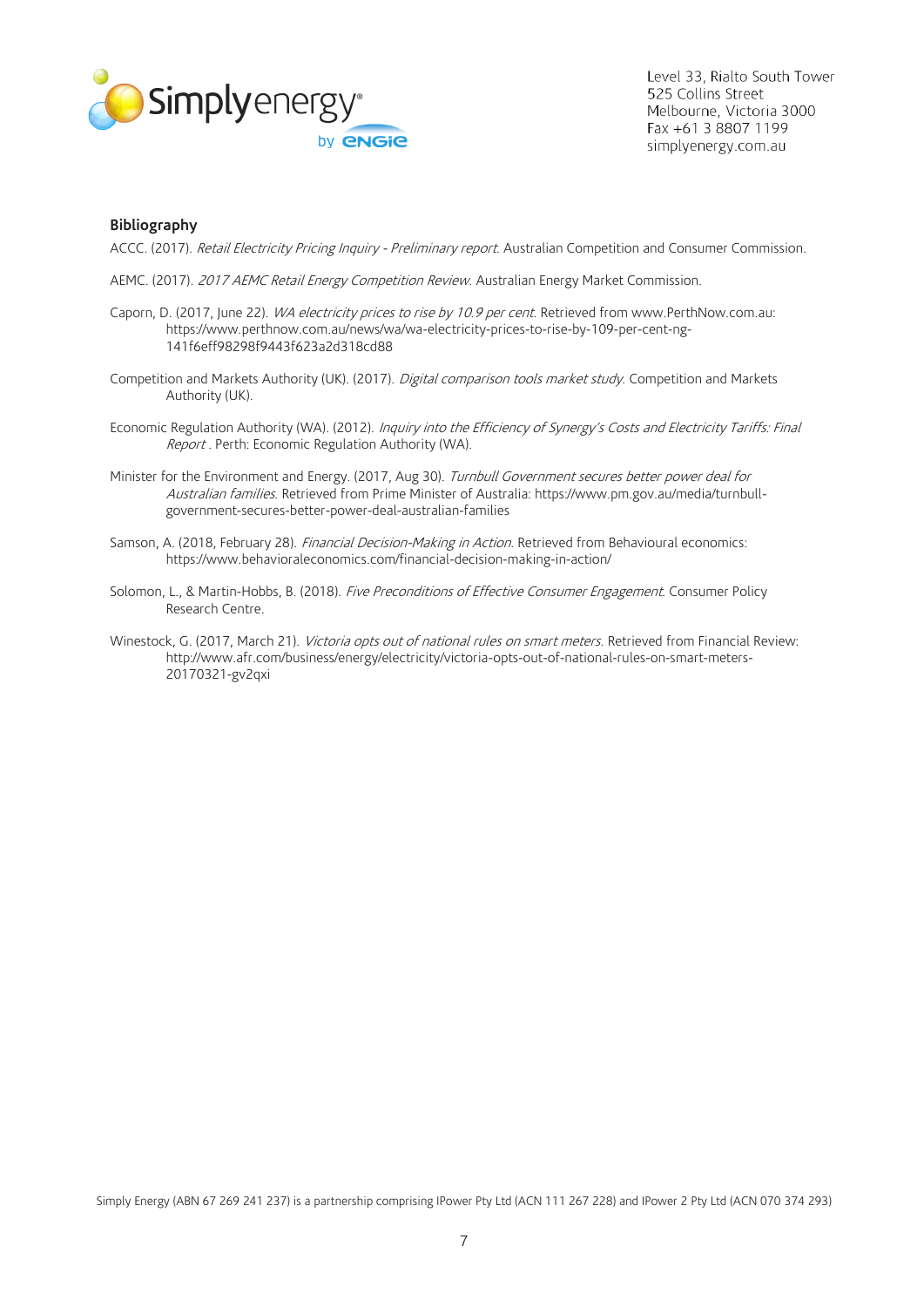

### Appendix: Comparison of alternatives

Level 33, Rialto South Tower 525 Collins Street Melbourne, Victoria 3000 Fax +61 3 8807 1199 simplyenergy.com.au

| Alternate options:                                                                                                                                                                                                                                                                                                  | Assessment criteria                               |                                                   |                                                               |                                                                         |                                                 |  |
|---------------------------------------------------------------------------------------------------------------------------------------------------------------------------------------------------------------------------------------------------------------------------------------------------------------------|---------------------------------------------------|---------------------------------------------------|---------------------------------------------------------------|-------------------------------------------------------------------------|-------------------------------------------------|--|
| Summary                                                                                                                                                                                                                                                                                                             | Effect on<br>increased<br>transparency<br>(H/M/L) | Effect on<br>downward Price<br>pressure (H/ M/ L) | Implementation<br>complexity<br>(Difficult/<br>Moderate/Easy) | <b>Benefits</b><br>realisation<br>timeframe<br>(Short/ Medium/<br>Long) | Is customer<br>pricing<br>market based<br>(Y/N) |  |
| 'Top 5' price rankings<br>Adverts designed to reach inert consumers by making information<br>about current best offers effortless and based on impartial service                                                                                                                                                    | H                                                 | H                                                 | Easy                                                          | Short                                                                   | Yes                                             |  |
| Proactive information around better offers<br>Increase market based pressure to keep energy prices low<br>show better offers which may be better for the customer on<br>$\bullet$<br>relevant collateral (billing etc)<br>show the retailers current 'best available' offer on relevant<br>collateral (billing etc) | M                                                 | H                                                 | Easy                                                          | Short                                                                   | Yes                                             |  |
| <b>Customer Satisfaction Rating for VEC</b><br>Victorian Energy Compare to show a customer service score against<br>each retailer as service can be a driver separate to pricing                                                                                                                                    | M                                                 |                                                   | Easy                                                          | Short                                                                   | N/A                                             |  |
| Commercial Comparator Transparency<br>Require comparator services to present offers from all retailers and<br>provide an explanation of the basis on which offers are listed                                                                                                                                        | $M - H$                                           | $M - H$                                           | Easy                                                          | Short                                                                   | Yes                                             |  |

Simply Energy (ABN 67 269 241 237) is a partnership comprising IPower Pty Ltd (ACN 111 267 228) and IPower 2 Pty Ltd (ACN 070 374 293)